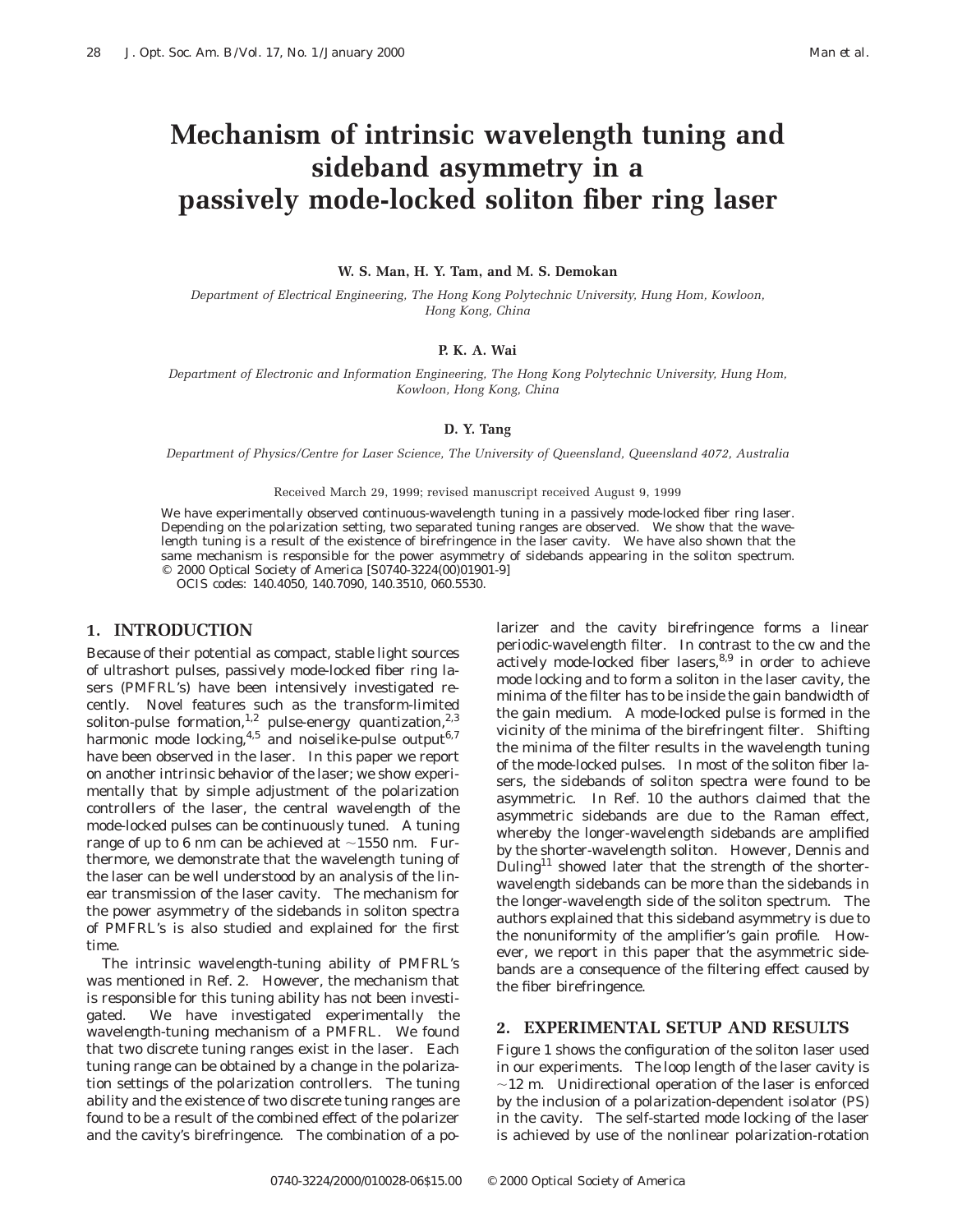technique. $2,12-14$  To this end two polarization controllers, one consisting of two quarter-wave plates and the other consisting of two quarter-wave plates and one half-wave plate are used to control the polarization of the light. The wave plates and the polarization-dependent isolator are mounted inside a fiber bench, which is a fiber-to-fiber coupling system used for coupling light from one fiber to another across a 7-cm open-air gap. The insertion loss (excluding the bulk-optic components) and the return isolation of the fiber bench is  $\sim$ 1.5 dB and  $\sim$ 50 dB, respectively. A 980/1550 wavelength-division-multiplexing (WDM) coupler is used to couple the pump light into the cavity. The WDM is custom designed so that 10% of the signal power (1550 nm) is also coupled out of the ring cavity, so that the signal power at the input of the erbiumdoped fiber amplifier (EDFA) can be determined. A 1% output coupler is installed after the EDFA to allow the determination of the signal power after amplification. By comparison of the signal powers from these two output ports, the system transmission of the mode-locked system can be obtained. The erbium-doped fiber has an erbium concentration of 2000 parts per million (ppm). The length of the erbium-doped fiber is  $\sim$ 4 m long. When pumped with 90 mW of pump power, the small-signal gain of the EDFA is greater than 50 dB. The output signal of the laser is analyzed by an optical spectrum analyzer and a commercial optical autocorrelator.

By careful adjustment of the wave plates, self-started mode locking of the laser is obtained at a pump power of  $\sim$ 50 mW. In our experiment we characterized in detail the behavior of the laser under different operating conditions. We observed features of the laser reported by other research groups such as output-energy quantization,<sup>2,3</sup> sideband instability,<sup>10,11,15,16</sup> and harmonic mode locking. $4.5$  In particular, we also found that the central wavelength of the mode-locked soliton pulses of the laser can be tuned simply by adjustment of the polarization of the polarization controllers. Figure 2 shows the experiment results observed. Two separate ranges of wavelength tuning, each spanning more than 3 nm, exist in the laser. Figure 2(a) shows a case in which the central wavelength of the soliton pulses is continuously tuned from 1552 nm to 1558 nm, and Fig. 2(b) shows the central wavelength as continuously tuned from 1562 nm to 1565 nm. The two separate wavelength-tuning ranges are obtained with different polarization settings of the polarizers. In both cases the wavelength tuning is achieved



Fig. 1. Experimental setup of the compact soliton laser:  $\lambda/4$ , quarter-wave plate;  $\lambda/4$ , half-wave plate; PS, polarizationdependent isolator.



Fig. 2. Spectrum of the mode-locked output obtained from the soliton laser: (a) and (b) show the two separate ranges of wavelength tuning.

simply by rotation of one of the wave plates in the polarization controller; there is no adjustment to the pump power.

It should be noted that the strength of the sidebands shown in Fig. 2 is asymmetric. In all of our experiments we observed this asymmetry. Although the powers of the shorter-wavelength sidebands in Fig. 2(a) are stronger, the sidebands in Fig. 2(b) are stronger on the longerwavelength side.

# **3. LINEAR CAVITY-TRANSMISSION ANALYSIS**

To explain the wavelength tunability of the laser and the observed asymmetry in the sideband strength, we start by analyzing the linear transmission of the laser cavity. The transmission of the laser cavity is equivalent to a system shown in Fig.  $3.17$  Assume that the polarization of the light output from the polarization-dependent isolator aligns with the *y* axis represented by the vector

$$
\begin{bmatrix} 1 \\ 0 \end{bmatrix}.
$$
 (1)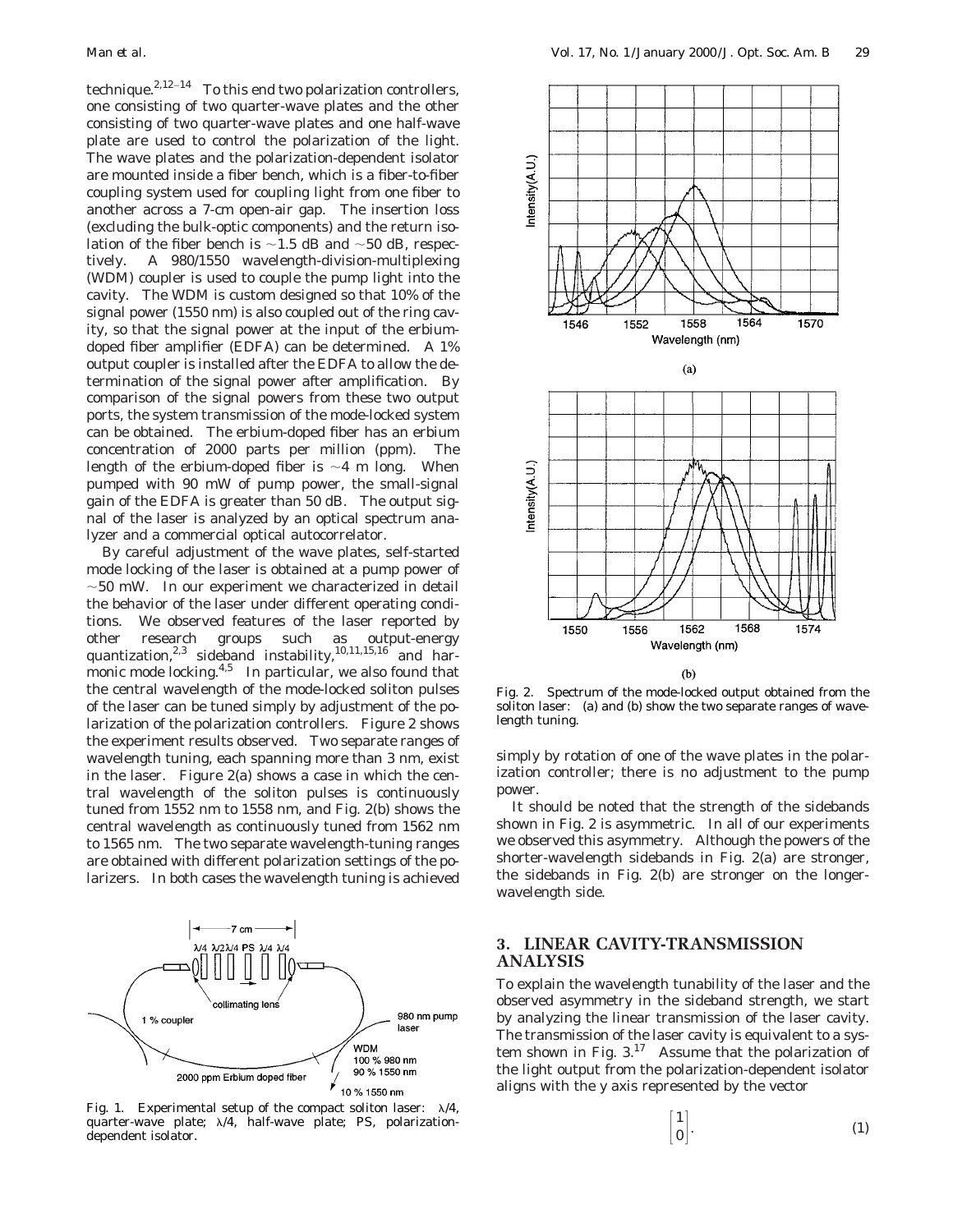The polarization controller  $P_1$  transforms the light to an elliptical polarization state. The transformation is described by the transfer matrix

$$
R_1 = \begin{bmatrix} \cos \theta_1 \exp(i\Delta \phi/2) & \sin \theta_1 \exp(i\Delta \phi/2) \\ -\sin \theta_1 \exp(-i\Delta \phi/2) & \cos \theta_1 \exp(-i\Delta \phi/2) \end{bmatrix}, \quad (2)
$$

where  $\theta_1$  is the angle between the *y* axis and the vertical birefringent axis *v* and  $\Delta \phi$  is the phase shift between the wave components in the two orthogonal birefringent axes *v* and *h* (see Fig. 3). Let the light propagation along the fiber be described by a matrix *P*. In the linear regime and when there is no gain, the propagation will introduce only a linear phase shift between the two polarization components. In this case *P* can be written as

$$
P = \begin{bmatrix} \exp(i\Delta\phi'/2) & 0\\ 0 & \exp(-i\Delta\phi'/2) \end{bmatrix}.
$$
 (3)

Here,  $\Delta \phi' = 2\pi (1 - \delta \lambda / \lambda_s) L/L_b$  is the linear phase shift between two polarization components.  $\lambda_s$  is the signal wavelength, and  $\delta \lambda$  is the wavelength detuning.  $L_b$  is the birefringence beat length. At the end of the fiber the analyzer PA projects the light onto its axes. The action is described by the matrix  $R_2$ :

$$
R_2 = \begin{bmatrix} \cos \theta_2 & \sin \theta_2 \\ -\sin \theta_2 & \cos \theta_2 \end{bmatrix} . \tag{4}
$$

Here  $\theta_2$  is the angle between the axes of the analyzer and the vertical birefringent axis *v*. The total transformation is then given by



Fig. 4. System transmission of the soliton ring laser versus the phase shift between two orthogonal-polarization components when  $\theta_2 - \theta_1$  varies from  $\pi/2$  to  $(\pi/2 + \pi/5)$  and  $\theta_1 = 45^\circ$ .

tween the two polarization components, for  $\Delta\theta$  varying from  $\pi/2$  to  $\pi/2$  +  $\pi/5$ , and when  $\theta_1$  is equal to 45°.

The figure shows that the maximum linear system loss occurs at positions where the total linear phase shift between the two polarization components is an integer multiple of  $2\pi$  rad. When the phase shift is off from this angle, the system transmission increases. Therefore, if one sets the polarization controllers such that the light at a particular wavelength  $\lambda$  is within the gain bandwidth of

$$
T = \begin{bmatrix} \cos \theta_1 \cos \theta_2 \exp[i(\Delta \phi/2 + \Delta \phi'/2)] - \sin \theta_1 \sin \theta_2 \exp[-i(\Delta \phi/2 + \Delta \phi'/2)] \\ -\sin \theta_1 \cos \theta_2 \exp[-i(\Delta \phi/2 + \Delta \phi'/2)] - \sin \theta_2 \cos \theta_1 \exp[-i(\Delta \phi/2 + \Delta \phi'/2)] \end{bmatrix}.
$$
 (5)

With  $T_1$  denoting as the transmission of the system the power transmission of the cavity is given by

$$
|T_1|^2 = \cos^2 \theta_1 \cos^2 \theta_2 + \sin^2 \theta_1 \sin^2 \theta_2
$$
  
+ 
$$
\frac{1}{2} \sin 2 \theta_1 \sin 2 \theta_2 \cos(\Delta \phi + \Delta \phi').
$$
 (6)

Here  $\theta_1$  is assumed to be positive. From Eq. (6) one can see that the linear system transmission depends on the phase shift between the two polarization components introduced by the polarization controllers and the fiber birefringence. The peak transmission depends on  $\Delta \theta$  $= \theta_2 - \theta_1$ . When  $\Delta \theta$  is equal to 90°, the peak transmission can reach 100%. Figure 4 shows curves of the system transmission versus the total linear phase shift be-



Fig. 3. Illustration of the polarization state of the light in the mode-locked system.

the EDFA and satisfies this condition, mode locking can occur because the nonlinear refractive index changes the phase shift between the two polarization components. Figure 4 also shows that when  $\Delta\theta$  is offset from 90°, the difference between the peak transmission and the minimum transmission of the system is decreased. This means that the mode-locked pulse will be less stable because the cw is not effectively rejected. In fact, we have observed some unstable mode-locking spectra in our experiment. These unstable mode-locking regimes are usually very easy to obtain, since the contrast between the linear and the nonlinear system transmission is small when compared with the stable mode-locking regime. Therefore an easy way to obtain a stable mode-locked pulse is first to obtain the unstable mode-locked spectrum by adjustment of the polarization controllers in a coarse manner and then by tuning of the laser to the stable mode-locking regime by fine adjustment of them.

We now consider the wavelength-dependent transmission characteristic of this system. Figure 5 shows the linear system transmission against the wavelength shifted from the minimum transmission wavelength, for the cases of cavity length equal to 1, 5, and 10 beat lengths. The figure clearly shows that the bandwidth of the system transmission decreases with the birefrin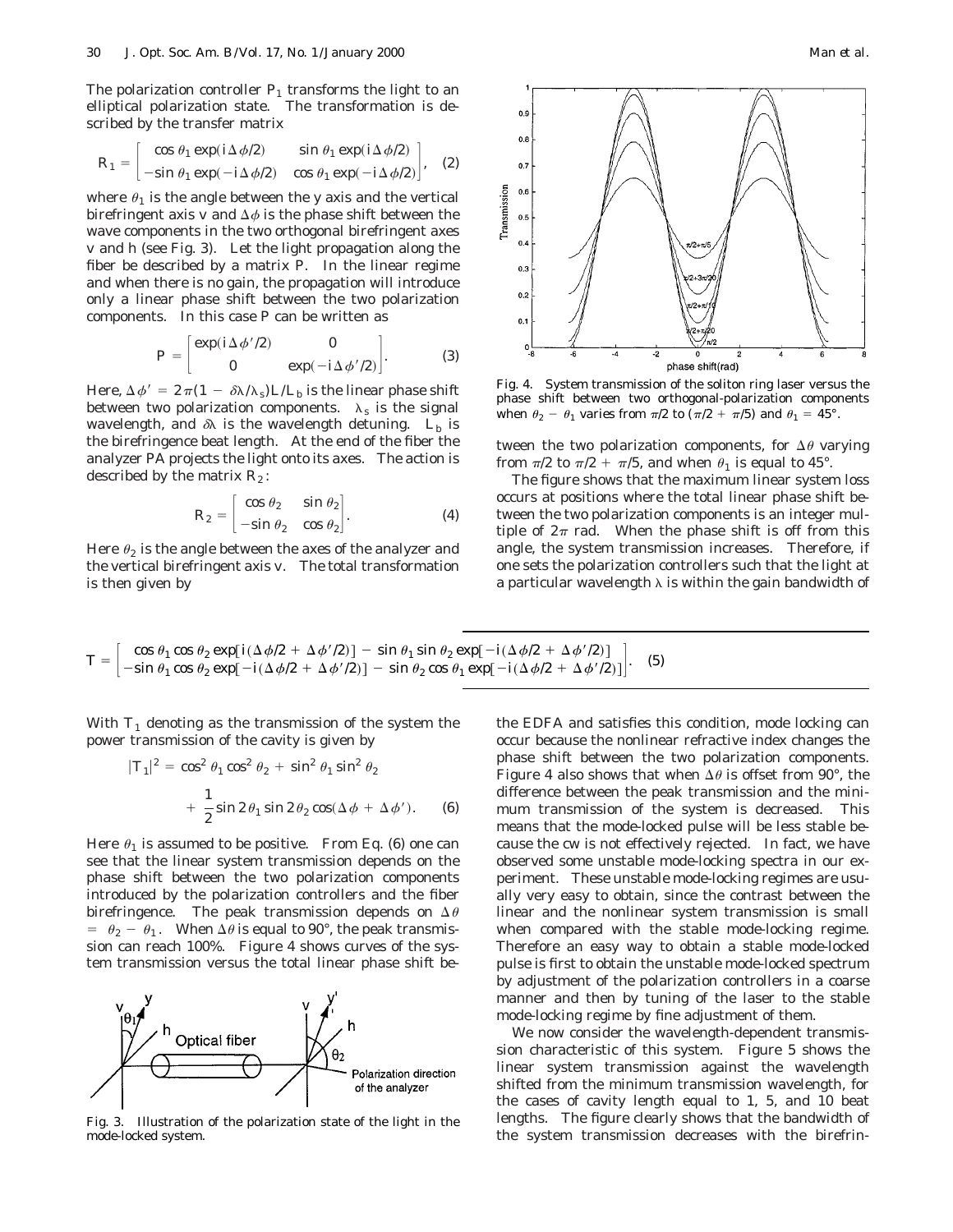gence. This is an analogy for how the group delay owing to birefringence prevents the short-pulse formation in the laser.<sup>6,7</sup> Therefore to obtain a shorter pulse, which means larger bandwidth, a smaller birefringence in the laser cavity is required. Owing to the dispersive nature of the system, the central wavelength of the mode-locked pulse is not determined solely by the spectral gain profile of the EFDA. One can see from Eq. (6) that the system transmission is a periodic function of the wavelength shift  $\delta\lambda$  and the phase difference between the two orthogonal polarization components  $\Delta \phi$  introduced by the polarization controllers. Therefore the linear-transmission minimum can be shifted around within the gain–bandwidth by variation of  $\Delta \phi$ . Since the stable mode-locked wavelength is determined by the nonlinear transmission spectrum of the mode-locked system and the saturated spectral gain profile of the EDFA, the central wavelength of the mode-locked pulse can be varied by adjustment of the polarization controllers. This is confirmed by the numerical simulations in the later part of the paper.

We also found that the power asymmetry in the sidebands can be explained based on a linear cavitytransmission analysis. In the case of a laser cavity with a multibirefringent beat length, the nonlinearity of the fiber introduces a nonlinear phase change<sup>12,13,17</sup>:

$$
\Delta \phi_{\text{nonlinear}} = \frac{2 \gamma L}{3} P \cos(2 \theta_1),\tag{7}
$$

in the form of a cosine function in Eq. (6), where *P* is the instantaneous peak power of the signal and  $\gamma$  is the fiber nonlinearity. Depending on the initial projection angle  $(\theta_1)$  of the light with respect to the fast axis, the nonlinear phase shift ( $\Delta \phi_{nonlinear}$ ) can be either negative or positive (positive when  $0 \le \theta_1 \le 45^{\circ}$  and negative when 45  $< \theta_1 < 90^{\circ}$ ). If  $\Delta \phi_{nonlinear}$  is positive (negative), the transmission in the shorter (longer) -wavelength side of  $\lambda_s$  will increase, whereas the transmission in the longer (shorter) wavelength side will decrease, as can be seen from Eq. (6). So the light in shorter (longer) -wavelength side of  $\lambda_s$  will experience an effective saturable absorber for positive (negative)  $\Delta \phi_{nonlinear}$ . Therefore the soliton



Fig. 5. System transmission versus frequency shift for a central wavelength 1550 nm, and when the system length is equal to 1, 5, and 10 beat lengths.



Fig. 6. Mode-locked pulse spectra measured from the WDM and a 1% output coupler when the mode-locked wavelength is (a) 1554 nm and (b) 1564 nm.

is formed in the shorter (longer) -wavelength side of  $\lambda_s$  if  $\Delta \phi_{nonlinear}$  is positive (negative). As a consequence, the loss experienced by the sidebands in one side of the pulse spectrum will be higher than the loss in the other side because the sidebands' locations in the linear-transmission curve are asymmetric in relation to  $\lambda_s$ . The existence of either a positive or a negative nonlinear phase shift explains the experimentally observed sideband asymmetry.

Sidebands in the spectrum of a mode-locked pulse correspond to the small intensity pedestals of the pulse in the time domain. They are linear waves. Experimentally, one can estimate the linear system transmission by comparing the changes of sideband strength measured before and after the polarization-dependent isolator. Figure 6 shows examples of soliton spectra measured from the WDM's monitoring port and that from the 1% output coupler when the central wavelength of the modelocked pulse is 1554 nm and 1564 nm. The mode-locked spectra in Figs. 6(a) and 6(b) were obtained from the same settings of the polarization controllers as in Figs. 2(a) and 2(b), respectively.

From Fig. 6(a) we note that the loss of the sidebands in the shorter-wavelength side of the mode-locked pulse is lower than that of the sidebands in the longer-wavelength side, whereas the transmission of the sidebands in Fig. 6(b) has the opposite characteristic. The asymmetric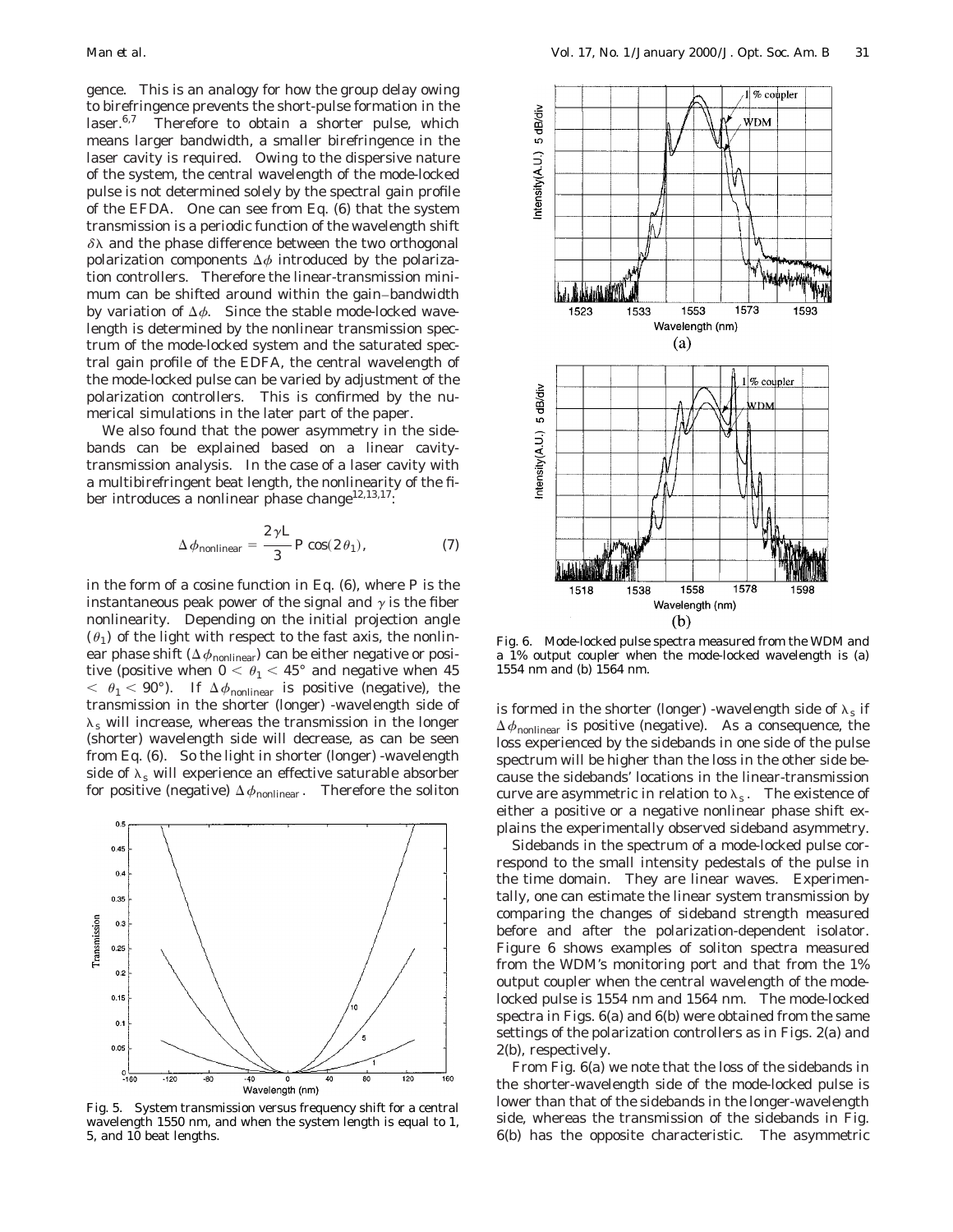sideband strength suggests strongly that the central wavelength of the mode-locked pulse is not at the minimum of the linear-transmission curve in Fig. 5. We examined the mode-locked pulse in some other wavelengths with the same settings of the two polarization controllers, and they all show similar characteristics. This experimental result also confirms that the linear loss of the system is dispersive, i.e., the linear system loss is frequency dependent.

#### **4. NUMERICAL SIMULATIONS**

To prove our analysis of the mechanism of the soliton wavelength tuning and the sideband power asymmetry, and, in particular, for an insight into the effect of nonlinear phase change, we also performed numerical simulations to study the mode locking and the soliton pulse propagation in the laser cavity. Our simulations are based on the modified coupled nonlinear Schrödinger equations<sup>18</sup>

$$
-i\frac{\partial u}{\partial z} = \beta u + i\delta \frac{\partial u}{\partial t} + \beta'' \frac{1}{2} \frac{\partial^2 u}{\partial t^2} + \gamma \left( |u|^2 u + \frac{2}{3} |v|^2 u + \frac{1}{3} v^2 u^* \right) + \frac{g_p}{2} u,
$$
(8a)

$$
-i\frac{\partial v}{\partial z} = -\beta v - i\delta \frac{\partial v}{\partial t} + \beta'' \frac{1}{2} \frac{\partial^2 v}{\partial t^2}
$$
  
+  $\gamma \left( |v|^2 v + \frac{2}{3} |u|^2 v + \frac{1}{3} u^2 v^* \right) + \frac{g_p}{2} v.$  (8b)

where *u* and *v* are the two linearly orthogonal polarized modes of the optical fiber.  $2\beta = 2\pi\Delta n/\lambda$  is the wavenumber difference ( $\pi/\beta$  is the fiber's beat length) and  $2\delta$  $= 2\beta\lambda/2\pi c$  is the inverse group-velocity difference.  $\beta''$ is the dispersion parameter, and  $\gamma$  is the nonlinearity of the fiber.

Furthermore,

$$
g_p = g_0 / \left[ 1 + \int (|u|^2 + |v|^2) dt / E_s \right],
$$
 (9)

is the gain of the EDFA.  $g_0$  is the small-signal peak gain and *Es* is the saturation energy. For an undoped fiber,  $g_0$  is zero.  $g_0$  is assumed to have a spectral profile of

$$
g_0(\omega) = g_0/[1 + (\omega/\Delta \omega)^n]. \tag{10}
$$

Here  $g_0$  is the peak gain,  $\omega$  is the frequency detuning, and  $\Delta\omega$  is the EDFA bandwidth. *n* is the parameter that determines the flatness of the gain profile. We used parameter values as shown in Table 1 in our simulations.

In order to closely simulate the experimental situation, especially to take into account the effects of discrete action of each cavity component, we solved the coupled nonlinear Schrödinger equations in the following way. We start our numerical simulations with a linearly polarized amplified-spontaneous-emission noise amplitude *q*. The noise *q* first travels through a polarization controller that separates it into two polarization components:

$$
q_v = q \cos(\theta_1),
$$
  
\n
$$
q_h = q \sin(\theta_1) \exp(-i\Delta\phi).
$$
 (11)

The two polarization components then propagate in the single-mode fiber according to Eqs. (8a) and (8b). To compare the simulation results with the experimental results, our simulation uses a laser-cavity configuration similar to our experimental setup. The light is first launched into a 5-m length of standard fiber (the signal arm of the WDM), followed by a 4-m erbium-doped fiber and 3 m of another standard fiber (output coupler). We did not measure the exact birefringence in the laser cavity, and the birefringence strength (beat length of  $\sim$ 2 m) in the cavity is a crude estimate from the sideband's transmission in Figs. 6(a) and 6(b). Although most of the laser cavity is constructed with standard single-mode fiber that has an intrinsic birefringence of  $\sim 10^{-7}$  (beat length of  $\sim$ 10 m), there is strong birefringence from the wave plates. It has been pointed out by Horowitz *et al.* that the birefringence in the laser cavity can be very significant owing to the winding of fibers and the nonuniformities of the EDFA in the laser cavity. $6,7$  This birefringence value gives a good qualitative agreement between the experimental and the simulation results. Finally, the projection of light onto the analyzer is described by

**Table 1. Parameters Used in the Computer Simulation of a Soliton Laser**

| γ                | $3 W^{-1}$ km <sup>-1</sup> |
|------------------|-----------------------------|
| $\beta''$        | $15 \text{ ps}^2/\text{km}$ |
| $g_0$            | $1600 \text{ km}^{-1}$      |
| $\Delta\omega$   | 4 THz $\times$ 2 $\pi$      |
| $\boldsymbol{n}$ | 6                           |
| $L/L_b$          | 5                           |
| $\theta_2$       | $\theta_1 + \pi/2 - 0.05$   |
|                  |                             |



Fig. 7. Calculated spectra of the soliton pulses for the linear phase shifts  $\Delta \phi$  equals 0,  $\pi/50$ , and  $\pi/30$ , when the projection angle  $\theta_1$  is chosen to be  $\pi/8$  or  $3\pi/8$ .